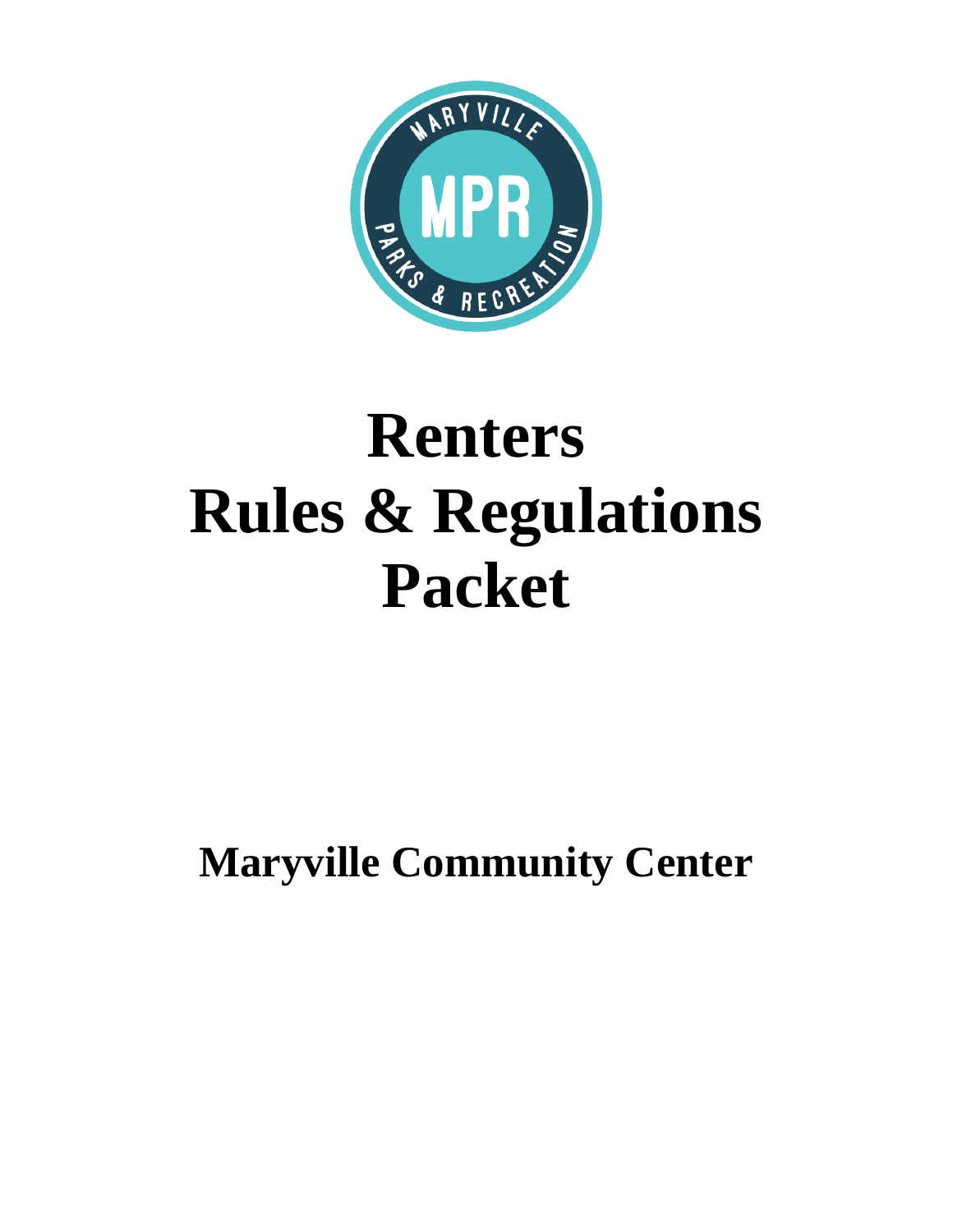

## **MARYVILLE COMMUNITY CENTER RENTERS RULES AND REGULATIONS**

All prices and policies are subject to change.

- Maryville Parks and Recreation is not responsible for accidents, injury, illness or loss of group or individual property.
- Maryville Parks and Recreation requires proof of insurance coverage for rentals, including services, rental companies and other outside contractors. Requirement of coverage is \$1 million commercial liability insurance naming City of Maryville and Maryville Parks and Recreation as additional insured.
- Renter/Client may use only those rooms and/or equipment specifically designated on the rental agreement. Agreements are non-transferable
- Renter/Client with on-going reservations may reserve rooms for up to six (6) months at a time, with a maximum rental of one (1) day per week, and two (2) rooms per reservation, and not lasting longer than three (3) hours each.
- A \$100.00 refundable security deposit is required for class room reservations, \$100.00 is required for the large meeting and a \$200.00 deposit for court areas (room and court deposits will double if admission is charged or alcohol served). An additional alcohol deposit is required if serving alcohol and/or charging admission of double the regular deposit rate. Renter/Client are required to pay for the security deposit with a credit card/check or cash at the time of reservation. There will be a charge taken out of your deposit if damages or policy violations occur. In the event that damage to the facility or its equipment should exceed the deposit, the deposit will be retained and Maryville Parks and Recreation, if necessary, will assess additional charges. Any additional charges will not exceed the cost of the repair or the replacement of the damaged items. The renter/client will be notified of any violations or damages by telephone or mail.
- Payment for facility rental must be made seven (7) days prior to your event. Renter/Client are required to pay 100% of the deposit fee at the time of reservation. (Reservations are not secured without a deposit).
- During inclement weather, cancellations will be accepted if called in accordance with Maryville Parks and Recreation and Maryville School District weather (snow or tornado warning) policy. All scheduled rentals cancelled due to inclement weather may be rescheduled, space permitting. No refunds will be given.
- Renter/Client whose cancellation is made more than ten (10) weeks prior to their event will receive a full refund. A \$5.00 processing fee will apply. See cancellation policy for additional information regarding cancellation fees.
- The Maryville Community Center/National Guard Armory is designated as the Emergency Operation Center for the MONG in Northwest Missouri. In case of emergency (flood, tornado, guard activation etc.) the Missouri National Guard Armory may be activated. The Renter/Client would be notified and a full refund would be granted.
- Maryville Parks and Recreation Staff will be present at the Community Center during all rentals/events. A \$20 per hour fee per Maryville Parks and Recreation Staff member, will be added the Renter/Client's final bill if the renter/client is in the Community Center is in the facility after normal business hours. Maryville Parks and Recreation Staff shall have the right to enter all rooms at any time during scheduled events.
- Maryville Parks & Recreation does not provide linens for rentals.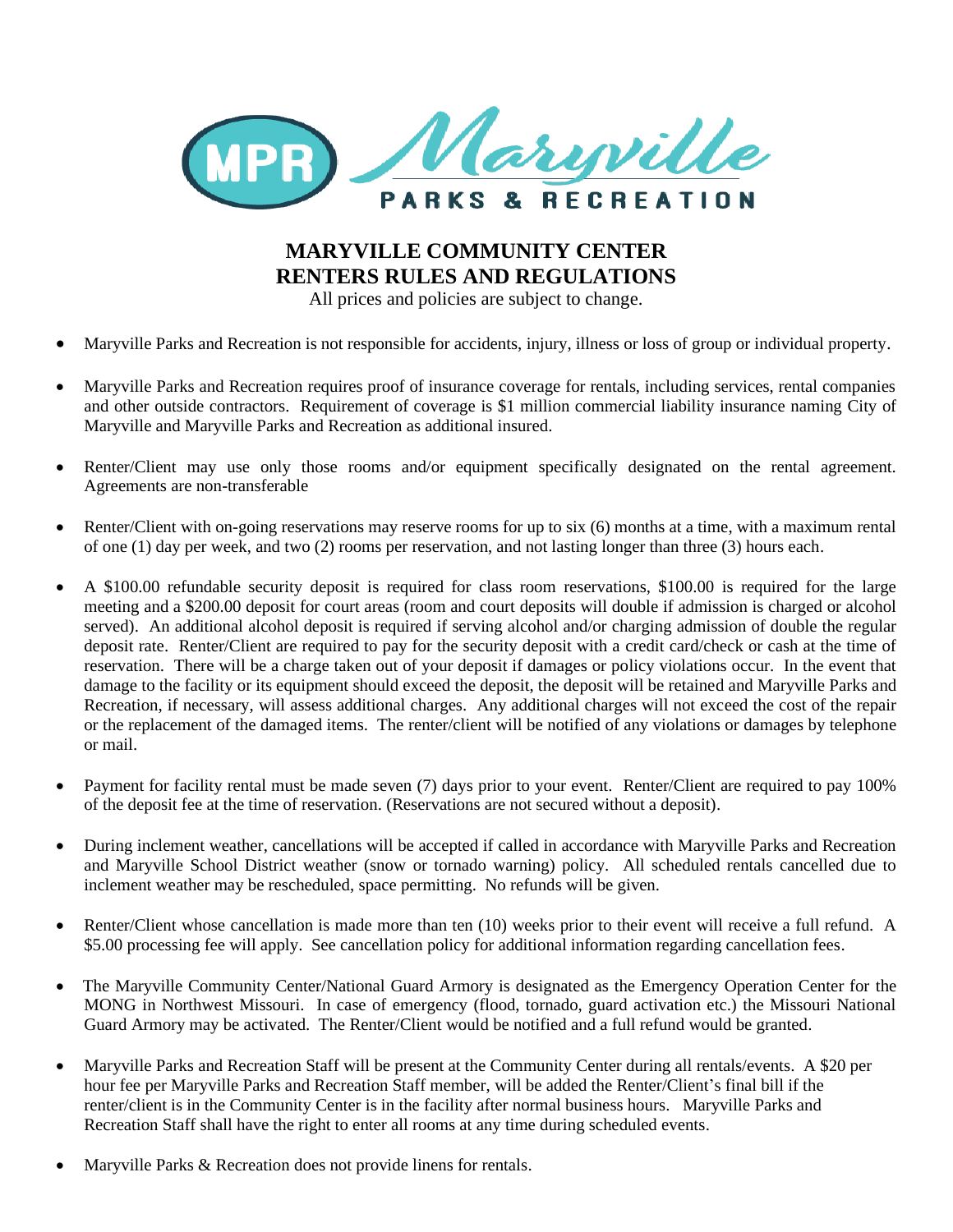- Maryville Parks and Recreation shall furnish light, heat, air-conditioning, general room set-up and janitorial services incidental to ordinary building usage. Room temperature is kept at 68 degrees. The Renter/Client shall be responsible for all decorating, set up and other special preparations necessary for the event (as approved). It is the responsibility of the Renter/Client to inform Maryville Parks and Recreation of all equipment, caterers, or other special needs or uses prior to the event (i.e., deliveries, extra tables, chairs etc.). Such requests must be made twenty-one (21) days prior to the event in order to allow time for consideration and approval. Storage facilities are not available for Renter/Client's use. Note: Lighting under track cannot be turned off, but may be covered with approved material
- Any decorating, covering, or changes to the facilities should be discussed at the time of the rental application and be put in writing as part of the permit. Scotch tape or masking tape use is allowed, but must be removed following the event. No duct tape, nails, staples, screws, etc. are allowed for use on tables or other equipment/facilities. Only dripless candles are permitted. The use of confetti in any form (paper, birdseed, rice, metallic cutouts, glitter, etc.) is prohibited. If used, your deposit will be forfeited. Placement, relocation, or rearrangement of equipment other than tables and chairs is not permitted.
- The serving or consumption of alcohol on the premises will be allowed under the following conditions:
	- 1) Caterers/Alcohol providers must obtain the appropriate Missouri Liquor License in order to serve alcohol.
	- 2) Those using the facility must comply with City, County and State laws and ordinances.
	- 3) The City reserves the right to refuse a permit to any individual or group.
	- 4) No alcoholic beverages will be allowed outside the Community Center.
	- 5) No glass containers may be used.
	- 6) Renter/Client and Invitees *may not* bring their own alcoholic beverages.
- Any function where alcohol is served will require additional security at the cost of the Renter/Client. Extra security will be required due to the nature of the event and/or the size of the group. On behalf of the Renter/Client, Maryville Parks and Recreation may be able to make arrangements to supply a Public Safety Officer for the event. A fee of \$50 per hour per officer will be charged for this service.
- The Renter/Client must clear all tables of debris; teardown tables and chairs, pick up all trash, remove decorations, and dispose of all food. Additional cleaning by facility staff will be billed to Renter/Client.
- The Renter/Client is responsible for taking down all decorations as well as throwing away any trash from decorations or from the event. All decorations left will be discarded, so be sure to double-check everything before you leave. All trash shall be placed in dumpsters north of the gymnasium. Removal of decorations or additional clean up required by Maryville Parks and Recreation staff will be billed to the Renter/Client.
- Bands/DJs must depart at the designated time on your contract. Renter/Client will be charged for any additional time past your scheduled departure time. Maximum time allowed is until 12:00 a.m. on Friday and Saturday. Maximum time Sunday through Thursday is 10:00 p.m. Renter/Client will be charged for all hours the room is being used, including decorating and clean-up time. Failure to vacate the facility at the conclusion of the event will result in an additional \$25.00 for every 15 minutes before or after the stated contract time. No pyrotechnics or fog machines are allowed in the Community Center.
- Caterers/ DJs are also required to sign the outside vendor sheet and abide by all the policies.
- An adult at all times must supervise groups composed of youth ages eighteen (18) and younger. Security is required for all teen parties at the cost of the renter.
- Smoking is not permitted anywhere inside the Community Center. Gambling is prohibited.
- Animals (except Seeing Eye dogs) are not permitted in the Community Center unless part of an authorized program.
- Any group or person (renter/client/invitee) violating the established Maryville Parks and Recreation Community Center Rules and Regulations, or constituting a nuisance, may be requested to leave the Community Center. The misuse of the Community Center will be sufficient reason for terminating the agreement with no refund.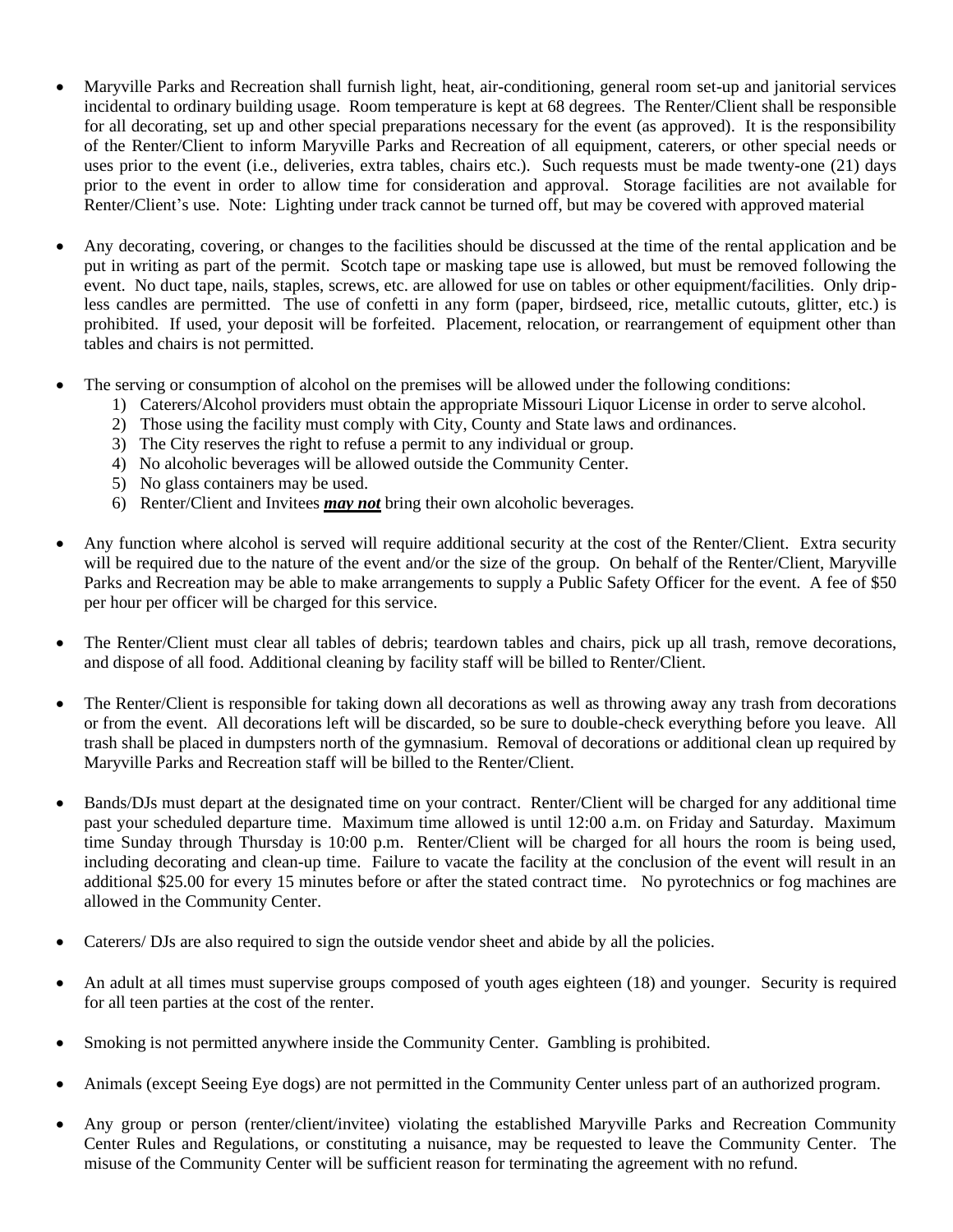### **ROOM CANCELLATION POLICY**

If circumstances arise that would cause the cancellation of your event, a cancellation fee will be assessed. The group will also be responsible for, and assess, any and all costs incurred by Maryville Parks and Recreation up to the point of cancellation. The fee schedule for a cancellation is as follows:

#### **If event is cancelled: MPR keeps**

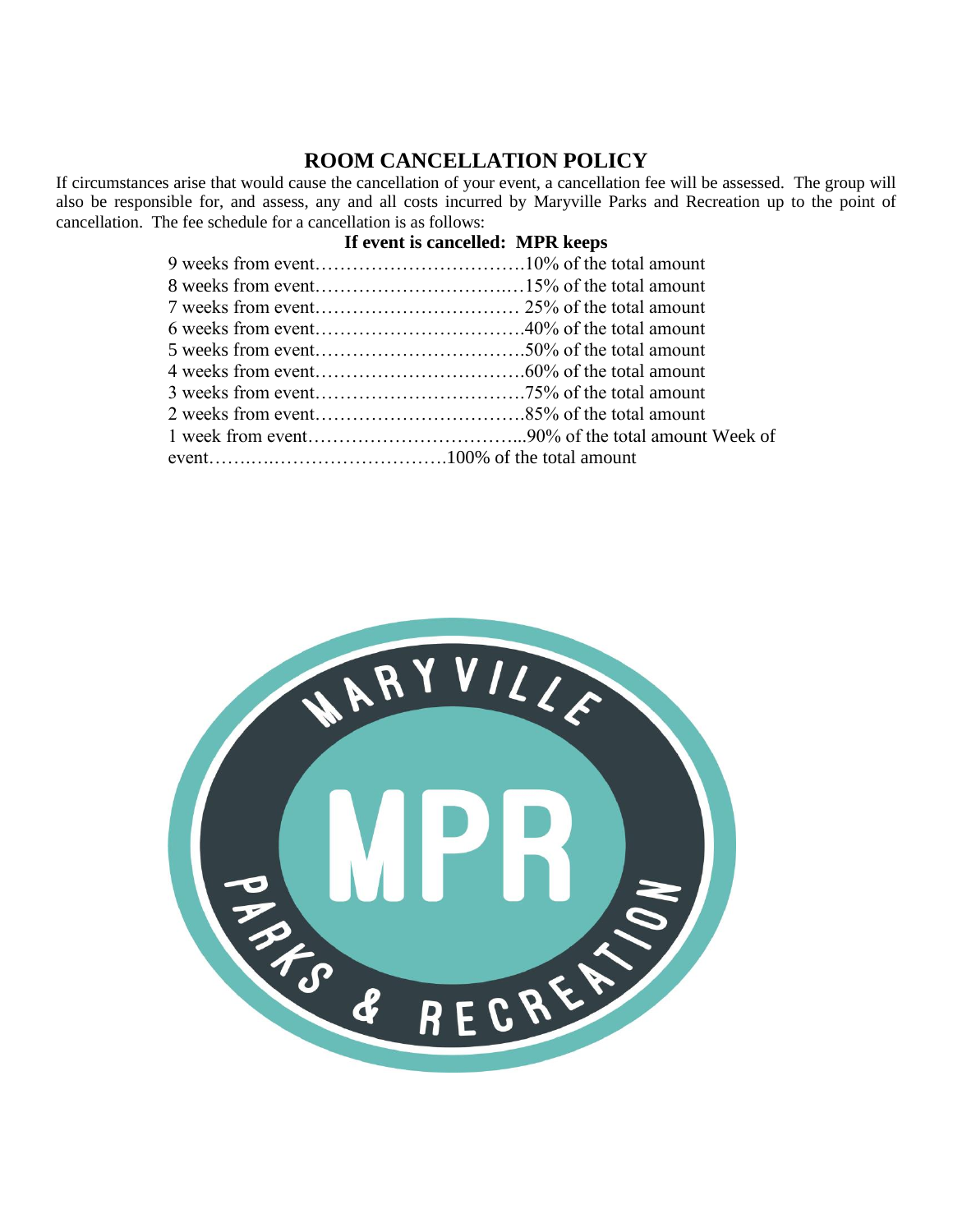

## **MARYVILLE COMMUNITY CENTER RESERVATION FORM**

| Contact:           |                                                    |
|--------------------|----------------------------------------------------|
|                    |                                                    |
| Address:           |                                                    |
| City/State/Zip:    |                                                    |
| Phone Number:      | $(H) \qquad \qquad \overbrace{\qquad \qquad }$     |
| Purpose / Event:   | #Attending ______                                  |
| <b>Event Date:</b> | Reservation Times:<br>*Include set-up and clean-up |
| Area(s) Reserved:  |                                                    |

#### **GENERAL RULES & GUIDELINES:**

- The Community Center rooms may be reserved up to one year in advance of the date the reservation is made.
- Community Center rooms must be reserved for a minimum of one hour.
- Persons requesting a reservation will be held responsible for destruction of property. Reservations must be made by persons 18 years of age, or 21 years of age if liquor is served.
- After 7 days, no room can be held or reserved without proper payment.
- A security deposit is required for all rentals. VISA/MC credit card, check or cash may be used for security deposit at the time of reservation.
- A \$5.00 service fee will be charged for room transfers or cancellation.
- Some cancelled reservations are subject to cancellation fees. Please refer to the cancellation fee policy.
- All rental groups will be charged an additional fee for the cleaning service.
- All rental groups must depart the building at their contract time or an additional fee will apply.
- Maryville Parks and Recreation reserves the right to reject any and all requests.
- The caterer cannot enter the Community Center until the time designated on the client's agreement. The client will be charged \$25 for every 15 minutes the caterer is in the building before or after the time allotted in the agreement.
- Absolutely no confetti of any kind (paper, birdseed, rice, metallic cutouts, glitter, etc.) is allowed inside the Community Center.
- Only drip-less or votive candles are allowed inside the building.
- The client is the contact person for the event, not Maryville Parks and Recreation.

| <b>FEES: Attach Fee Schedule</b> |        |             |      |        |      |
|----------------------------------|--------|-------------|------|--------|------|
| <b>RESERVATION</b>               | \$     |             |      |        |      |
| SET-UP / CLEAN-UP                |        |             |      |        |      |
| <b>DEPOSIT</b>                   |        |             |      |        |      |
| <b>MISC. CHARGES</b>             |        |             |      |        |      |
| <b>TOTAL DUE</b>                 |        |             |      |        |      |
| <b>AMOUNT PAID</b>               |        |             |      |        |      |
| <b>BALANCE</b>                   |        |             |      |        |      |
| Signature                        |        |             | Date |        |      |
| <b>Form of Payment:</b>          | O Cash | $O$ Check # |      | O VISA | O MC |